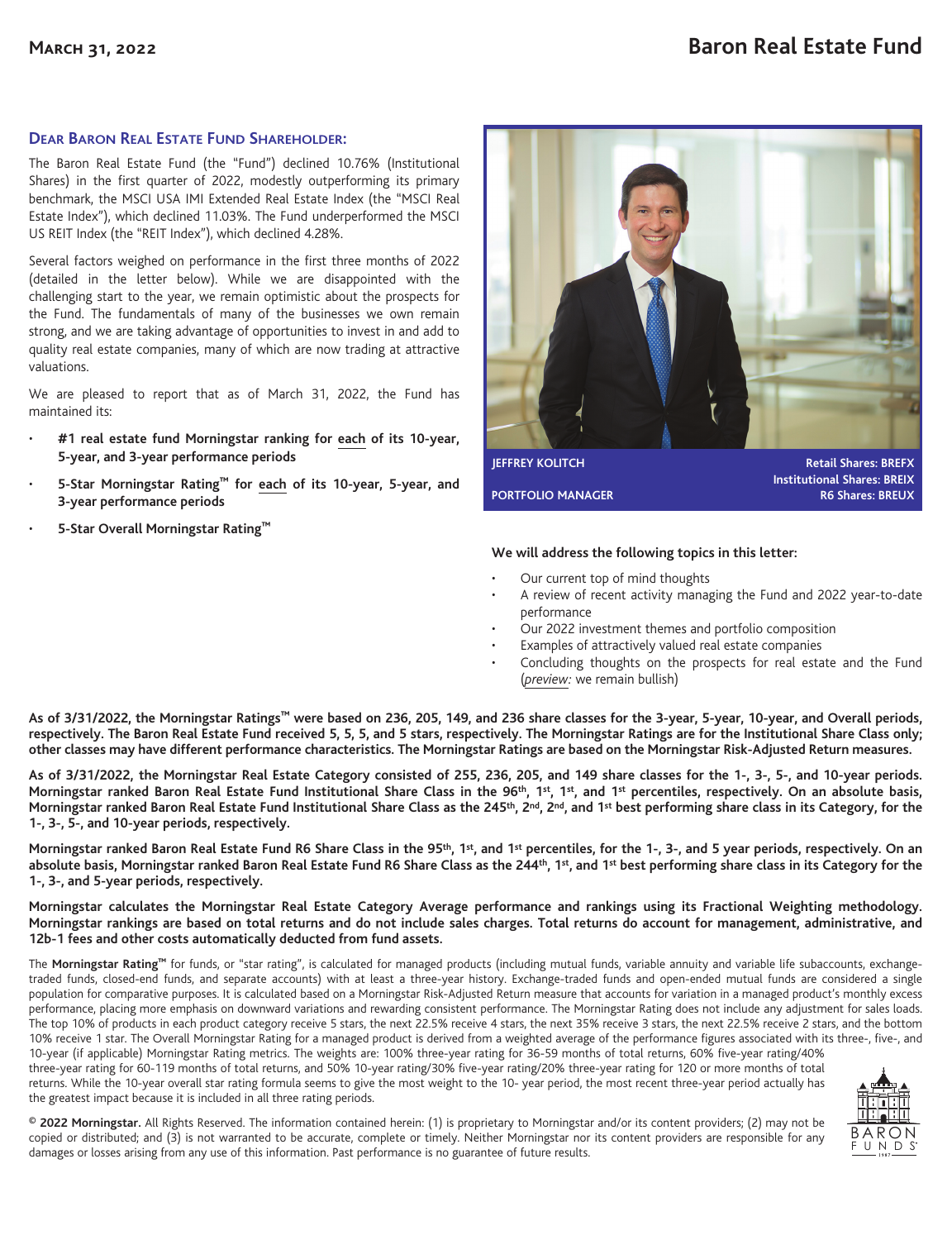## **Table I. Performance†**

| Annualized for periods ended March 31, 2022 |  |  |  |  |  |
|---------------------------------------------|--|--|--|--|--|
|---------------------------------------------|--|--|--|--|--|

|                           | <b>Baron</b><br><b>Real Estate</b>      | <b>Baron</b><br><b>Real Estate</b>                           | <b>MSCI</b><br><b>USA IMI</b>                               |                                                     |
|---------------------------|-----------------------------------------|--------------------------------------------------------------|-------------------------------------------------------------|-----------------------------------------------------|
|                           | Fund<br>Retail<br>Shares <sup>1,2</sup> | <b>Fund</b><br><b>Institutional</b><br>Shares <sup>1,2</sup> | <b>Extended</b><br><b>Real Estate</b><br>Index <sup>1</sup> | <b>MSCI</b><br><b>US REIT</b><br>Index <sup>1</sup> |
| Three Months <sup>3</sup> | $(10.79)$ %                             | $(10.76)\%$                                                  | $(11.03)\%$                                                 | $(4.28)\%$                                          |
| One Year                  | $(0.33)$ %                              | $(0.09)$ %                                                   | 8.28%                                                       | 25.02%                                              |
| Three Years               | 24.45%                                  | 24.76%                                                       | 12.50%                                                      | 9.92%                                               |
| <b>Five Years</b>         | 16.78%                                  | 17.08%                                                       | 10.44%                                                      | 8.36%                                               |
| <b>Ten Years</b>          | 14.86%                                  | 15.14%                                                       | 11.51%                                                      | 8.42%                                               |
| Since Inception           |                                         |                                                              |                                                             |                                                     |
| (December 31, 2009)       |                                         |                                                              |                                                             |                                                     |
| (Annualized)              | 15.56%                                  | 15.85%                                                       | 12.27%                                                      | 10.46%                                              |
| Since Inception           |                                         |                                                              |                                                             |                                                     |
| (December 31, 2009)       |                                         |                                                              |                                                             |                                                     |
| (Cumulative) <sup>3</sup> | 488.30%                                 | 506.67%                                                      | 312.72%                                                     | 238.44%                                             |

### **OUR CURRENT TOP OF MIND THOUGHTS**

## **1. We expect 2022 will continue to be a difficult year.**

In our year-end 2021 shareholder letter, we stated that we believed **2022 would be arduous to navigate** in part due to the prospects of a more hawkish Federal Reserve, higher interest rates, and the possibility of moderating growth and valuation compression in some segments of commercial and residential real estate.

Early in 2022, we also stated our expectation that **this year would be a normalization or transition year**–a normalization in interest rates, inflation, valuation multiples, stock market returns, the ongoing reopening of the U.S. economy, the COVID-19 pandemic, and a transition in Federal Reserve policy from accommodation to contraction. Many of these anticipated considerations and the unanticipated Russia/Ukraine war have contributed to a challenging market environment in the first few months of 2022.

**2.** Though we are mindful of many of the key risks to the equity and real estate market outlook, **we remain optimistic about the prospects for several segments of public real estate–more so today than three months ago given the sharp correction in many stocks since the start of the year.**

### **3. Several real estate companies are on sale.**

- A good portion of public real estate is attractively valued relative to prior periods.
- Several segments of public real estate are "on sale" relative to private real estate alternatives. In other words, *valuations for several real estate companies are cheaper on "Wall Street than on Main Street."*
- For examples of attractively valued real estate companies, please refer to "Examples of attractively valued real estate companies" later in this letter.

### **4. There is a strong case to include an allocation to real estate in a diversified investment portfolio.**

- *Near-term case for real estate:* Demand in most cases continues to outstrip supply, favorable business conditions do not portend a recession, strong and liquid balance sheets, substantial private capital in pursuit of real estate ownership, and several attractively valued public real estate companies.
- *Long-term case for real estate*: Strong long-term return potential, diversification benefits due to low correlations to equities and bonds, and inflation protection.
- **5. A well-crafted real estate portfolio can perform well in a rising interest rate and elevated inflationary environment.**
	- *Interest rates:* If business conditions are improving and both the rate of change in interest rates and the ultimate level of interest rates does not create consumer sticker shock and/or become a headwind to operating performance, then real estate equities can perform well.

*Performance listed in the above table is net of annual operating expenses. Annual expense ratio for the Retail Shares and Institutional Shares as of December 31, 2021 was 1.31% and 1.05%, respectively. The performance data quoted represents past performance. Past performance is no guarantee of future results. The investment return and principal value of an investment will fluctuate; an investor's shares, when redeemed, may be worth more or less than their original cost. The Adviser reimburses certain Baron Fund expenses pursuant to a contract expiring on August 29, 2032, unless renewed for another 11-year term and the Fund's transfer agency expenses may be reduced by expense offsets from an unaffiliated transfer agent, without which performance would have been lower. Current performance may be lower or higher than the performance data quoted. For performance information current to the most recent month end, visit www.BaronFunds.com or call 1-800-99BARON.*

The Fund's 1-year historical performance was impacted by gains from IPOs. There is no guarantee that these results can be repeated or that the Fund's level of participation in IPOs will be the same.

The MSCI USA IMI Extended Real Estate Index is a custom index calculated by MSCI for, and as requested by, BAMCO, Inc. The index includes real estate and real estaterelated GICS classification securities. MSCI makes no express or implied warranties or representations and shall have no liability whatsoever with respect to any MSCI data contained herein. The MSCI data may not be further redistributed or used as a basis for other indexes or any securities or financial products. This report is not approved, reviewed or produced by MSCI. The **MSCI US REIT Index** is a free float-adjusted market capitalization index that measures the performance of all equity REITs in the US equity market, except for specialty equity REITs that do not generate a majority of their revenue and income from real estate rental and leasing operations. MSCI is the source and owner of the trademarks, service marks and copyrights related to the MSCI Indexes. The indexes and the Fund include reinvestment of dividends, net of withholding taxes, which positively impact the performance results. The indexes are unmanaged. Index performance is not Fund performance; one cannot invest directly into an index.

 $2$  The performance data in the table does not reflect the deduction of taxes that a shareholder would pay on Fund distributions or redemption of Fund shares.

Not annualized.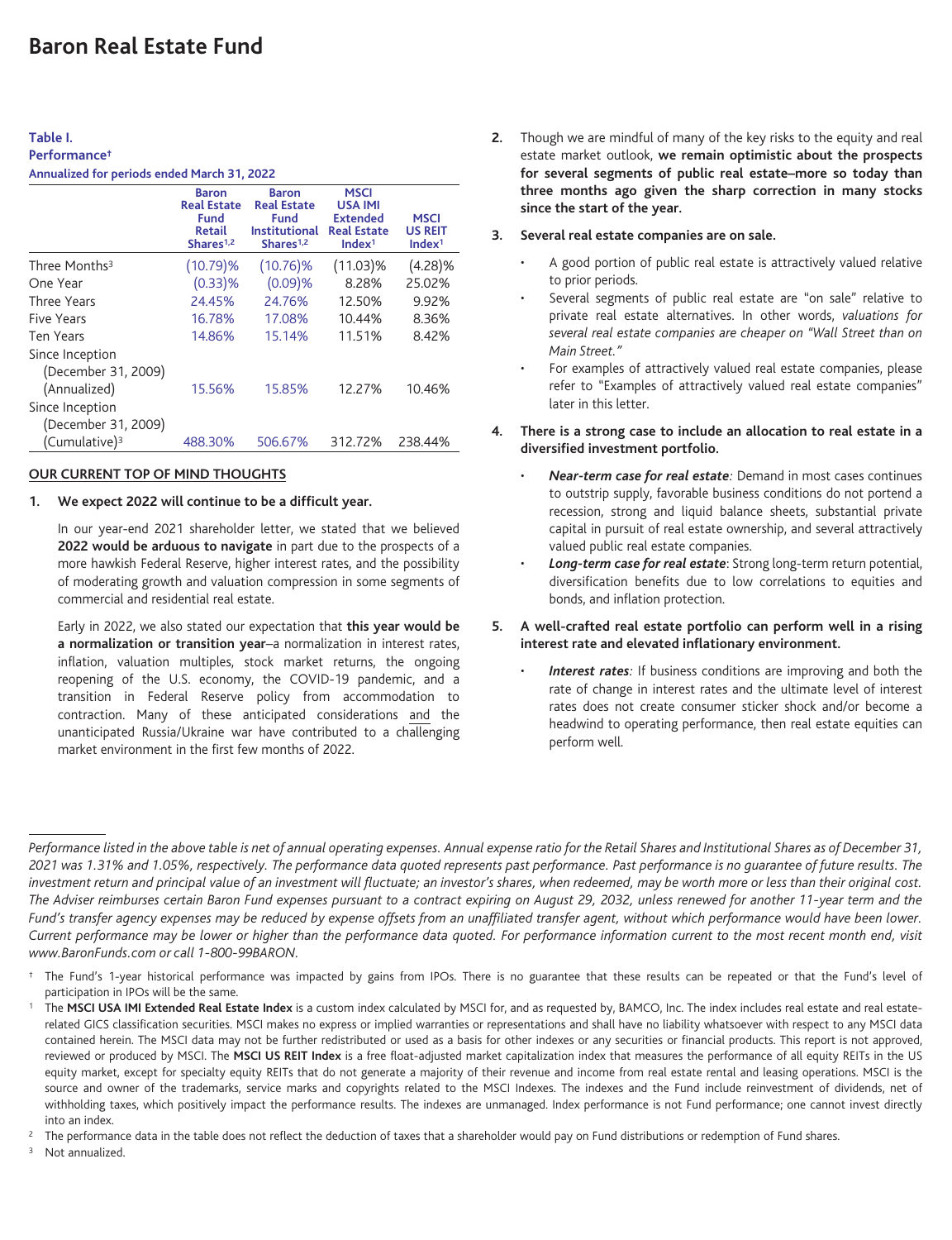**The performance of Baron Real Estate Fund in rising rate environments:** Since the launch of the Fund at the end of 2009, there have been six periods when the U.S. 10-year Treasury yield increased by at least 80 basis points. During these rising interest rate periods, the Baron Real Estate Fund:

- Generated positive absolute performance in five of the six periods. The only period the Fund did not generate a positive return was a 13-month period when it declined 1.82% (September 7, 2017 to October 5, 2018).
- Outperformed the REIT Index 100% of the time (in six out of six periods).
- Inflation: Certain real estate businesses have the ability to raise prices to provide partial inflation protection – well-located real estate in supply-constrained markets, real estate with short-lease durations, and leases with contractual annual rent escalators.

**The performance of Baron Real Estate Fund in rising inflationary environments:** Since the launch of the Fund at the end of 2009, there have been six periods when the one-year inflation increased at least 100 basis points. During these inflationary periods, the Baron Real Estate Fund has proven to be an effective inflation hedge:

- Generated positive absolute performance in five of the six periods. The only period the Fund did not generate a positive return was a 10-month period beginning on November 30, 2010, when it declined 7.51%.
- Outperformed the REIT Index in four of six periods with an average outperformance of 197 basis points.
- Outperformed the MSCI Real Estate Index in four of six periods with an average outperformance of 147 basis points.

### • **Playbook for rising interest rate and inflationary environments**:

- Prioritize short-lease duration real estate that can reprice more often to partially offset interest rate and inflationary pressures.
- Emphasize real estate-related companies that will benefit disproportionately from an improvement in the economy.
- Emphasize companies with strong pipelines of projects to supplement organic growth.
- Invest in companies with strong balance sheets that can weather a rise in interest rates.
- Monitor companies that are more susceptible to higher borrowing costs (REIT and non-REIT).
- **6. We believe the Baron Real Estate Fund with the demonstrated merits of our broader, more flexible, and actively managed investment approach – is a highly compelling real estate mutual fund choice.**

### **A REVIEW OF RECENT ACTIVITY MANAGING THE FUND AND 2022 YEAR-TO-DATE PERFORMANCE**

## **Recent Activity**

We have maintained our elevated active approach to managing the Fund in the first three months of 2022 due to:

The ongoing evolution of tailwinds and headwinds in certain segments of real estate

- Company-specific considerations
- The emergence of several macro headwinds such as the recent spike in interest rates and mortgage rates
	- According to Freddie Mac, the 30-year fixed mortgage rate increased by 156 basis points in the first three months of 2022 from 3.11% on December 31, 2021, to 4.67% on March 31, 2022
- High stock market volatility

We believe our actions have positioned the Fund for strong long-term performance: They included:

- Raising cash by trimming or exiting expensive real estate securities, especially businesses that could face operational headwinds
- Purchasing best-in-class real estate-related securities that were on sale

## Examples: **Brookfield Asset Management Inc.**, **CBRE Group, Inc.**, **American Tower Corp.**, **Equity Residential**, **Public Storage Incorporated**, **Vail Resorts, Inc.**, and **Blackstone Inc.**

• Purchasing cyclical real estate stocks–travel and hospitalityrelated and a few housing-related real estate stocks–that had declined sharply (*in some cases by 40% to 50% from 2021 share price highs!*) but possess the potential to appreciate significantly over the new few years

Examples: **Las Vegas Sands Corporation**, **Boyd Gaming Corporation**, **Caesars Entertainment Corporation**, **Six Flags Entertainment Corporation**, **Madison Square Garden Entertainment Corp.**, **Trex Company, Inc.**, **The AZEK Company Inc.**, and **Floor & Decor Holdings, Inc.**

## **Table II.**

#### **Top net purchases for the quarter ended March 31, 2022**

|                             | <b>Ouarter End</b><br><b>Market Cap</b><br>(billions) | <b>Amount</b><br><b>Purchased</b><br>(millions) |
|-----------------------------|-------------------------------------------------------|-------------------------------------------------|
| Vail Resorts, Inc.          | \$10.6                                                | \$44.7                                          |
| Public Storage Incorporated | 68.4                                                  | 40.3                                            |
| Blackstone Inc.             | 151.9                                                 | 29.4                                            |
| <b>GDS Holdings Limited</b> | 7.5                                                   | 28.2                                            |
| Las Vegas Sands Corporation | 29.7                                                  | 27.0                                            |

In the most recent quarter, we initiated positions in three best-in-class real estate companies that are new to the Baron Real Estate Fund:

We have been monitoring and researching **Vail Resorts, Inc.** for several months. Following a steep correction in its share price from a peak of \$376 in November 2021, we acquired shares approximately \$100 lower at an average cost basis of \$276 per share. The company has assembled an irreplaceable portfolio of mountain resorts that include Vail, Beaver Creek, Breckinridge, Park City, Whistler Blackcomb, and Keystone. We believe Vail's long-term prospects will be supported by attractive supply and demand trends (e.g., no new ski resorts, strong consumer demand for outdoor experiences versus goods), strong pricing power and free cash flow generation, a customer advance commitment strategy that leads to recurring cash flows and financial stability even if weather and macroeconomic conditions change, and strategic acquisitions. After peaking at a valuation of approximately 18 to 20 times cash flow (its long-term average is approximately 15 times cash flow), we believe Vail's shares are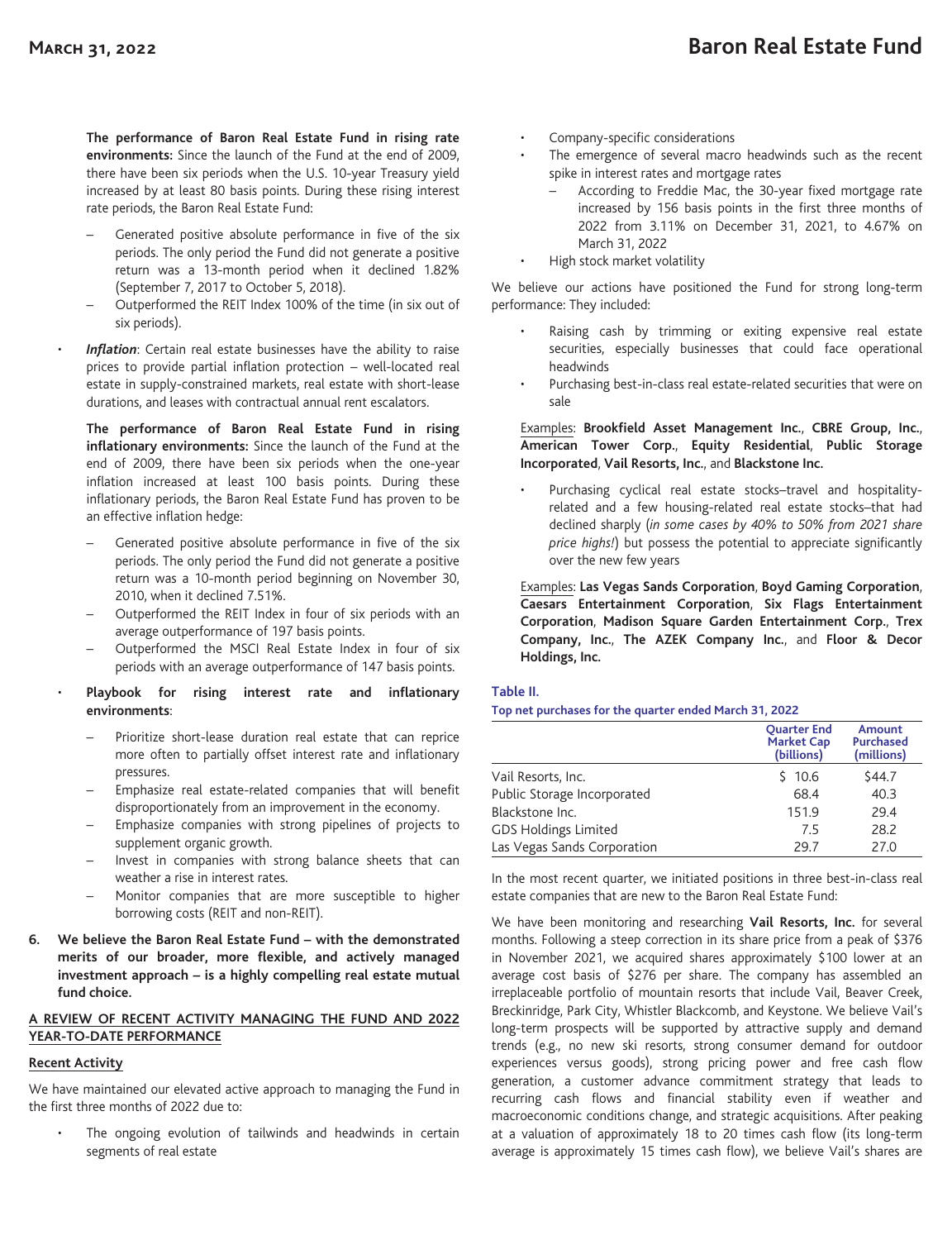now attractively valued at approximately 13 times cash flow and offer prospects for compelling returns over the next few years.

Public Storage Incorporated is a REIT that is the world's largest owner, operator, and developer of self-storage facilities. The company's nearly 2,500 self-storage facilities across the U.S. serve more than one million customers. The company has achieved the number one market position in 14 of its top 15 markets and the leading brand among consumers. We are encouraged about the company's prospects due to our expectations for the continuation of strong occupancy and rent trends, limited new supply, mid-teens organic cash flow growth, the potential for mergers and acquisitions activity in part due to the company's well-capitalized and low leverage balance sheet, and the ability to increase rents monthly to combat inflation headwinds. We believe Public Storage's shares are currently valued at a discount to private market self-storage values and offer prospects for mid-teens total returns over the next few years.

Since the inception of the Baron Real Estate Fund in December 2009, we have invested in Brookfield Asset Management Inc., a leading alternative asset management company focused on investing in high-quality assets that tend to generate predictable and growing cash flows. We remain optimistic on the multi-year prospects for Brookfield and certain other alternative asset management companies because we believe the growth opportunity is a secular one that will continue to be fueled by institutions shifting a large portion of their capital away from fixed income investment options due to persistently low global interest rates and insufficient fixed income returns. Much of this capital continues to be reallocated to alternative asset management companies that are expected to generate attractive relative and absolute returns with less volatility.

In the most recent quarter, we expanded the Fund's exposure to the alternative asset management category with our purchase of **Blackstone Inc.** We have long admired Blackstone because we believe the company embodies several of the characteristics of a truly great business. Blackstone has a premier brand, a global franchise, and loyal customers. The company is fast growing with limited needs for capital, produces high cash flow margins, and is anchored by a recurring revenue base. Led by the highly talented CEO Stephen Schwarzman and President Jon Gray, the company attracts and retains excellent talent. The company is the largest real estate manager in the world with an impressive investment track record. Approximately 40% of its fee-earning inflows are derived from real estate. Following a more than 20% correction in Blackstone's share price, we recently began acquiring shares. With its 4.6% dividend yield and strong prospects for growth, we are optimistic about the long-term potential for the Fund's investment in Blackstone.

Following a 66% correction in its share price from a peak of \$117 per share in February 2021, we recently reacquired shares in **GDS Holdings Limited** at an average cost of \$39 per share. GDS is the leading developer and operator of data centers in China. Following several years of strong share price performance, the shares of GDS corrected sharply in 2021 due to investor concerns about China's increased regulatory scrutiny of the technology industry and a slowdown in its economy, increased competition, evidence of further tensions with U.S. regulatory agencies, and a substantial correction in technology shares broadly. At our average purchase price of \$39, we believe these concerns are sufficiently discounted in the shares and remain optimistic about the company's long-term potential to generate strong growth and increase the intrinsic value of the business.

In February 2021, three highly respected institutional investors–Sequoia China, ST Telemedia Global Data Centers, and an Asian sovereign wealth fund–invested \$620 million dollars in GDS at a slight premium to the Fund's purchase price. This was a major vote of confidence in the management team and the growth opportunity ahead (we suspect there is meaningful additional capital available to support GDS's expansion plan should volatility in the public equity markets persist). We continue to believe that GDS is well positioned to benefit from the Chinese digital economy, which is in its early growth phase, with relatively low national internet access penetration and expectations for ongoing strong growth in public cloud spending.

GDS' shares are valued at a discounted cash flow multiple to its global data center peers despite the fact that the company is projected to grow its cash flow 3 to 4 times faster over the next few years.

Following a 50%-plus decline in the share price of **Las Vegas Sands Corporation** from its 2021 peak share price of \$67 to \$34, we began acquiring shares of this global leader in the development and operation of luxury casino resorts in the fourth quarter of 2021 and continued to acquire shares in the most recent quarter. We believe Las Vegas Sands' marketleading resorts in Macau and Singapore position the company for strong growth when travel and tourism spending rebounds. Las Vegas Sands maintains a liquid and investment grade balance sheet and is currently valued at a significant discount to our assessment of replacement cost.

#### **Table III.**

#### **Top net sales for the quarter ended March 31, 2022**

|                                   | <b>Ouarter End</b><br>Market Cap or<br><b>Market Cap</b><br>When Sold<br>(billions) | Amount<br>Sold<br>(millions) |
|-----------------------------------|-------------------------------------------------------------------------------------|------------------------------|
| Lennar Corporation                | \$23.4                                                                              | \$38.1                       |
| D.R. Horton, Inc.                 | 26.4                                                                                | 33.5                         |
| Lowe's Companies, Inc.            | 133.8                                                                               | 24.0                         |
| Simon Property Group, Inc.        | 43.2                                                                                | 21.6                         |
| Installed Building Products, Inc. | 3.4                                                                                 | 21.2                         |

In our year-end 2021 shareholder letter, we noted that we were mindful of the potential risks to the Fund's investments in residential-related real estate companies.

In the first quarter of 2022, following exceptionally strong share price performance for the three-year period ended December 31, 2021 for many of the Fund's investments in residential-related real estate companies, we trimmed the Fund's holdings in homebuilders **Lennar Corporation** and **D.R. Horton, Inc.**, and home improvement center **Lowe's Companies, Inc.** We also exited the Fund's investment in residential building product and services company, **Installed Building Products, Inc.**

Though we remain optimistic about the long-term prospects for the U.S. housing market, we are cautious near term about the possibility of a slowdown in the for-sale portion of the U.S. housing market due, in part, to affordability concerns and material and labor bottle necks. In addition to the spike in mortgage rates mentioned above, home prices increased almost 20% in 2021 (the biggest annual gain in at least 34 years according to Case Shiller) following a more than 10% increase in home prices in 2020.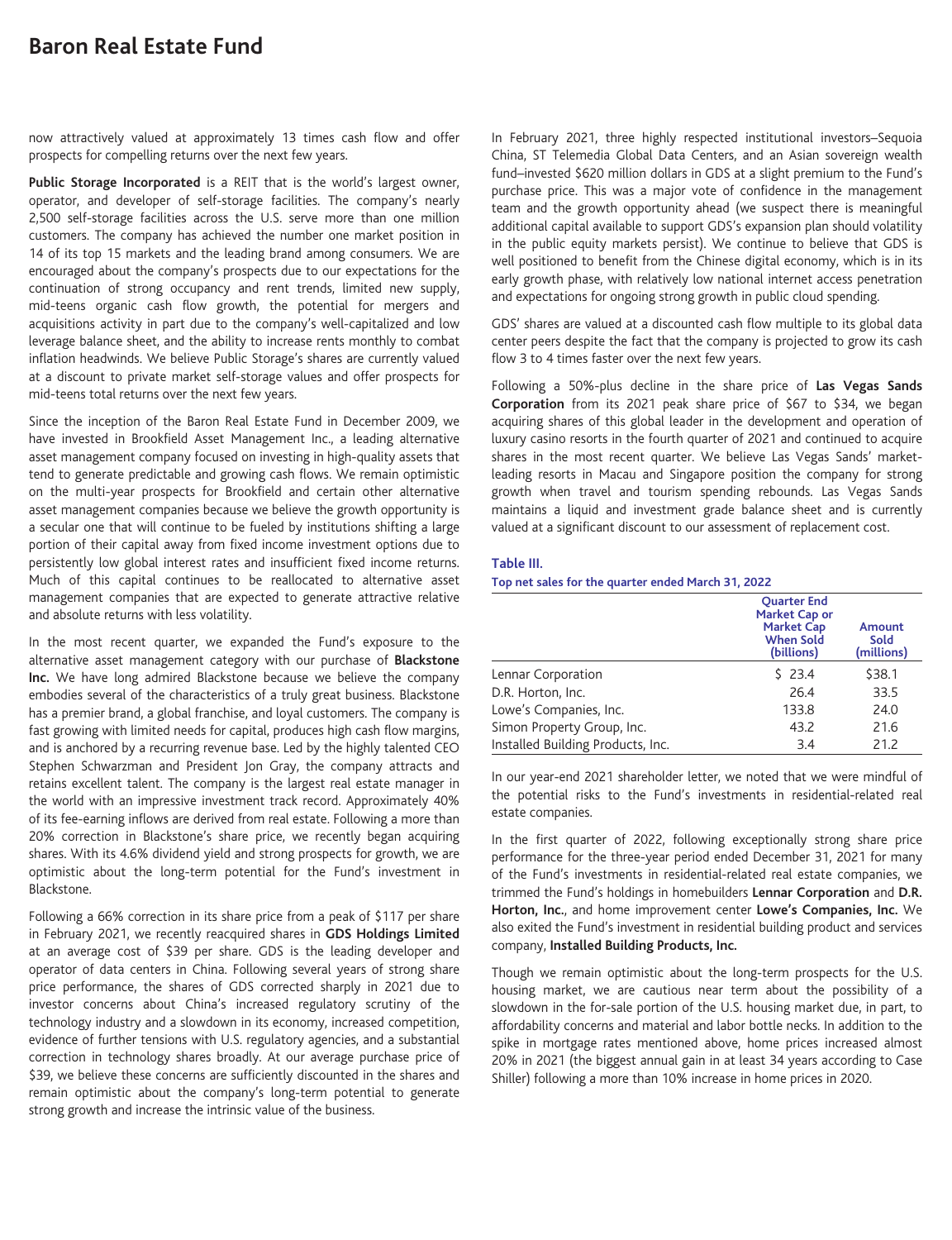Following first quarter declines of 30% to 50% for several residential-related real estate companies, we believe the valuations of many housing-related companies now reflect a good portion of a possible temporary slowdown in the U.S. housing market and have begun to offer compelling multi-year return prospects.

For our more complete thoughts on residential real estate and attractively valued real estate, please see "Our 2022 investment themes and portfolio composition" and "Examples of attractively valued real estate companies" later in this letter.

Following a share price gain of more than 97% in 2021, we recently trimmed the Fund's holdings in **Simon Property Group, Inc.**, the largest and premier mall operator in the U.S. Though we are also tempered by the expectation for modest earnings growth in 2022, we remain optimistic about the company's long-term prospects. Simon owns A-quality malls in A-quality geographic locations. We expect Simon to benefit from the ongoing economic recovery and believe management is well positioned to acquire real estate assets given its strong balance sheet and low cost of capital.

## **Recent Performance**

Though we are disappointed with the Fund's challenging start to 2022 – in part due to some unexpected "curve balls" such as a rapid and steep spike in mortgage rates, a further spike in inflation, ongoing COVID-related lockdowns, and an unexpected war – there have been prior periods when the Fund has temporarily trailed its benchmark. We have a track record of bouncing back. Our team remains driven, hard at work, and we are optimistic that we will, once again, deliver strong long-term relative performance for our shareholders as we have done for more than 12 years.

## **Table IV.**

|                                           | <b>Ouarter End</b><br><b>Market Cap</b><br>(billions) | Percent<br>Impact |
|-------------------------------------------|-------------------------------------------------------|-------------------|
| Madison Square Garden Entertainment Corp. | 2.8                                                   | 0.22%             |
| Travel + Leisure Co.                      | 5.0                                                   | 0.18              |
| Blackstone Inc.                           | 151.9                                                 | 0.18              |
| <b>Boyd Gaming Corporation</b>            | 7.2                                                   | 0.09              |
| Six Flags Entertainment Corporation       | 3.8                                                   | 0.08              |

We recently acquired shares in **Madison Square Garden Entertainment Corp.** ("MSGE") at what we believe was a highly discounted average price of only \$68 per share. From its peak of \$121 per share in March 2021, the stock declined more than 40% due to setbacks in indoor live entertainment amid the COVID-19 resurgence and real estate construction delays. The company owns iconic sports and entertainment real estate venues such as Madison Square Garden, the Chicago Theater, and is building a new state-of-the-art venue in Las Vegas, the MSG Sphere at The Venetian (slated to open in 2023). In addition, MSGE has long-term leases at Radio City Music Hall and the Beacon Theatre, while also maintaining a controlling stake in restaurant group TAO.

Our investment thesis in MSGE is based on the following:

1. We believe cash flow will quickly meet or exceed 2019 levels with live events and entertainment returning to normalized levels. This trend should be aided by meaningful tailwinds due to easing COVID restrictions and receding health concerns combined with substantial consumer savings and prioritization of experiences over goods.

- 2. We believe the Sphere in Las Vegas will not only lead to incremental cash flow growth for the company but will also allow for further value creation.
- 3. We believe the company is trading a substantial discount to our estimate of intrinsic value of \$100 in a base case and \$150 in an upside case. We believe the ramp in live entertainment cash flow combined with the Sphere completion and visibility on development returns should help shine a light on this value.

Following strong quarterly business results, the shares of **Travel + Leisure Co.**, a leading timeshare and hospitality company, performed well in the most recent quarter. We participated in the company's investor day in September 2021 and remain encouraged by management's four-year growth plan, which includes expectations to grow earnings at a compound annual growth rate of 17% to 22%. Management also expects to generate approximately \$3 billion of cumulative cash flow in the next four years that can be used for dividends, share repurchases, strategic mergers and acquisitions, and reinvesting in the business. We believe the shares are attractively valued at only 12.5 times estimated 2022 earnings per share and offer compelling prospects for strong shareholder returns over the next few years.

Please refer to our commentary on **Blackstone Inc.** which can be found below Table II – Top net purchases for the quarter ended March 31, 2022 earlier in this letter.

Following strong share price performance in 2021, the shares of **Boyd Gaming Corporation** continued to perform well in the first quarter of 2022. Boyd is one of the largest and most successful casino entertainment companies in the U.S. The company owns and operates 28 casino gaming properties in 10 states with a large presence in Las Vegas and a geographic focus on the drive-to, leisure gaming customer. We remain optimistic about the prospects for Boyd's shares because business conditions are strong, management maintains a liquid and conservatively capitalized balance sheet, insiders own approximately 27% of the company, the shares remain attractively valued at only 7.5 times 2022 estimated cash flow and a double-digit free cash flow yield, and we believe the company could be an attractive acquisition candidate should its current valuation remain discounted relative to recent private market casino and gaming transactions.

The shares of **Six Flags Entertainment Corporation** increased modestly in the most recent quarter following encouraging business results. The company is the largest operator of regional theme parks in the world with 30 parks across the U.S., Mexico, and Canada and hosts approximately 30 million visitors annually. Six Flags enjoys robust unaided consumer awareness due to its 60-year operating history and enduring brand.

We have recently spent time with newly appointed CEO Selim Bassoul. Selim spent over 20 years as the former CEO of The Middleby Corporation where he engineered a successful turnaround, implementing an accretive acquisition strategy and reinvigorating organic growth. Middleby ultimately grew sales from approximately \$100 million to over \$2.5 billion at his retirement in 2019. Six Flags also has elements of a turnaround situation, yet also has the ability to leverage its well-known brand and long operating history.

We believe there are multiple avenues to win with Six Flags:

1. **Attendance growth:** Attendance recovery post-COVID has been robust, but we believe there are further opportunities to drive quality guest volume and increase the attendance mix toward higher spending guests.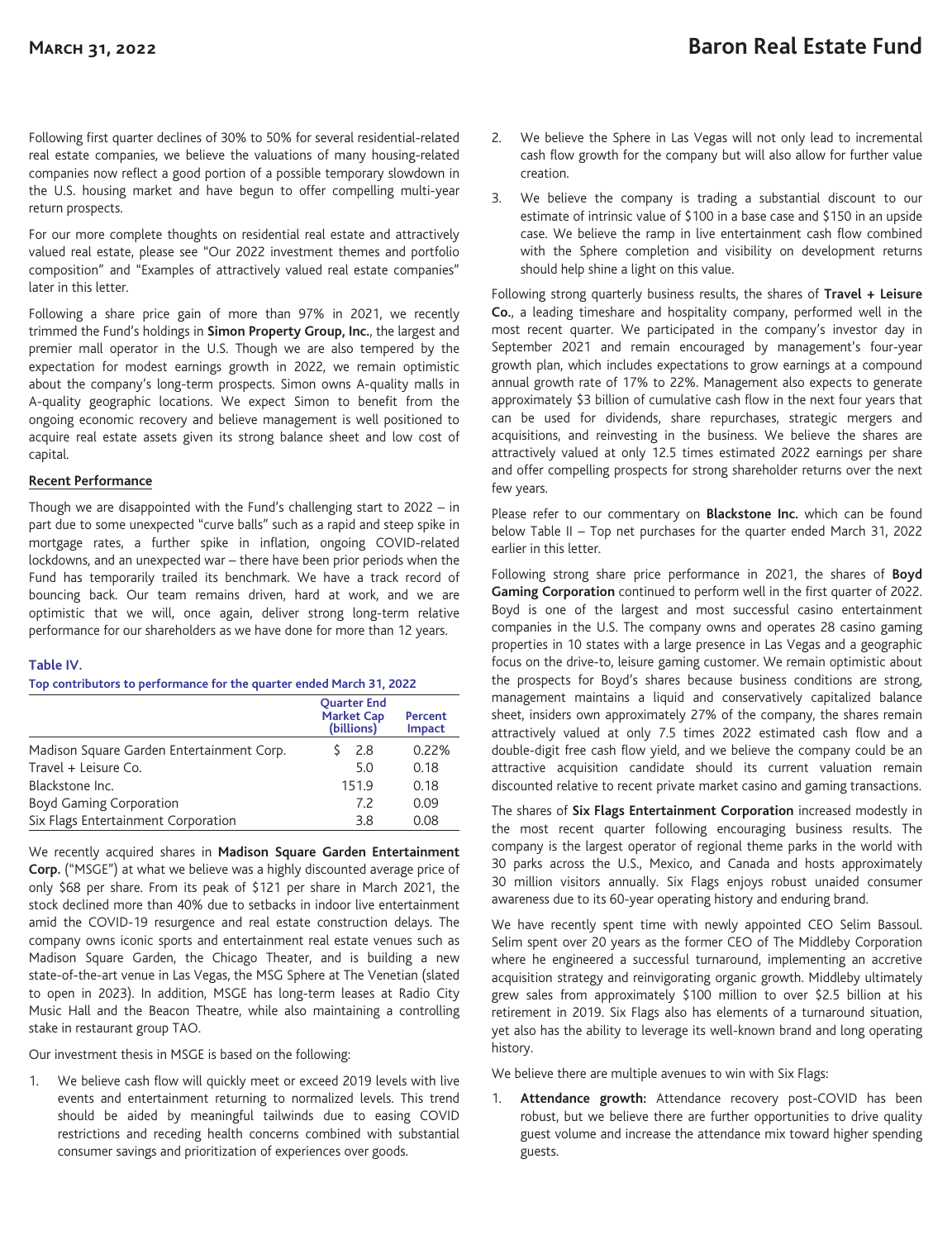- 2. **Premiumization:** We believe Six Flags has tremendous pricing power and is under-monetizing its core offerings. While per capita in-park spending has been strong (growing approximately 30% from 2019 levels), we believe there is further room to drive guest spending through initiatives such as better food and beverage selections and technology adoption (e.g., mobile ordering, ability to pay to skip line, personalization of guest experience). We also believe there is an opportunity to drive ticket pricing through a dynamic pricing model based on the day of the week and point in the season in addition to simplifying the season pass and membership offerings. At approximately \$55 per day (\$30 admission and \$25 in-park spending), Six Flags remains one of the lower cost leisure-entertainment options.
- 3. **Corporate initiatives:** Selim has proven to be a thoughtful and charismatic leader. We believe there is ample opportunity to reset the company culture, reduce layers of management, make quicker decisions, and empower employees.

We believe a combination of these initiatives as well as others will allow Six Flags to grow cash flow from \$500 million in 2021 to approximately \$600 million in the near term. As a result, we believe the stock may reach \$70 or approximately 80% higher than its recent price in the next few years.

## **Table V.**

## **Top detractors from performance for the quarter ended March 31, 2022**

|                                 | <b>Ouarter End</b><br><b>Market Cap</b><br>(billions) | Percent<br>Impact |
|---------------------------------|-------------------------------------------------------|-------------------|
| The AZEK Company Inc.           | 3.9                                                   | $-0.76%$          |
| Lowe's Companies, Inc.          | 133.8                                                 | $-0.53$           |
| Floor & Decor Holdings, Inc.    | 8.6                                                   | $-0.52$           |
| Jones Lang LaSalle Incorporated | 11.9                                                  | $-0.50$           |
| CBRE Group, Inc.                | 30.4                                                  | $-0.49$           |

As noted earlier in this letter, several residential-related real estate companies corrected sharply in the first quarter of 2022, in part due to concerns about the possibility of a slowdown in the for-sale portion of the U.S. housing market due to consumer affordability concerns and material and labor bottlenecks. Examples of residential-related companies that declined in the first quarter include:

- **The AZEK Company Inc.**: A leading manufacturer of outdoor, non-wood building products including decking, railing, trim, and other leading outdoor products.
- **Lowe's Companies, Inc.**: One of the largest home improvement retailers in the world.
- **Floor & Decor Holdings, Inc.**: A high-growth specialty flooring retailer.

*We believe current valuations for each of these companies now reflect a good portion of a possible temporary slowdown in the U.S. housing market and have begun to offer compelling multi-year return prospects. We will have more to say about each of these companies in future letters.*

For our more complete thoughts on residential real estate and attractively valued real estate, please see "Our 2022 investment themes and portfolio composition" and "Examples of attractively valued real estate companies" later in this letter.

Following strong share price performance in 2021, the shares of leading commercial real estate services firms, **Jones Lang LaSalle Incorporated** and **CBRE Group, Inc.** declined in the most recent quarter. We believe the current valuations of both companies are compelling. Further, we believe both companies are well-positioned to benefit from long-term growth opportunities that include a growing list of companies looking to outsource their commercial real estate needs, the growth in institutional ownership of commercial real estate, and attractive acquisition opportunities given their highly desirable global platforms and strong balance sheets.

#### **OUR 2022 INVESTMENT THEMES AND PORTFOLIO COMPOSITION**

### **Investment Themes**

We have continued to structure the Fund to take advantage of three real estate-related themes. They are:

- COVID-19 recovery beneficiaries
- Opportunities in residential real estate
- The intersection of technology and real estate

In the first quarter of 2022, we increased the Fund's exposure to COVID-19 recovery beneficiaries (52.5% to 60.4%), lowered the Fund's exposure in residential real estate (from 27.9% to 15.6%) and technology-related real estate (14.9% to 11.1%), and raised cash from 3.3% to 9.1%.

### **1. COVID-19 recovery beneficiaries**

This investment theme encompasses real estate companies at the epicenter of the pandemic.

Since the onset of the COVID-19 pandemic, certain REITs and other real estate-related businesses that rely on the assembly of people have been severely impacted by COVID-19 as they were forced to shut down all or a large part of operations almost without exception.

For several months, the share prices of many of these companies have moved up and down in a roller coaster fashion mirroring the onset and path of COVID-19 variants (Delta, Omicron, BA.2) and many remain significantly below their peak prices.

We remain optimistic about the prospects for the Fund's COVID-19 recovery beneficiaries, many of which are leisure and travel-related real estate companies, because we believe the businesses remain cyclically depressed, not secularly challenged and there is strong pent-up demand. We expect business conditions and the share prices to improve as more people receive booster shots and the FDA-authorized Pfizer and Merck COVID treatment pills come into use.

We believe the Fund's COVID-19 recovery beneficiaries offer prospects for at least 15% to 20% annual returns in the next few years.

Examples of the Fund's COVID-19 recovery beneficiaries include:

#### *Casinos & gaming operators*

**Red Rock Resorts, Inc.**, **Boyd Gaming Corporation**, **Caesars Entertainment Corporation**, **MGM Resorts International**, **Las Vegas Sands Corporation**, and **Penn National Gaming, Inc.**

#### *Vacation timeshare companies*

**Marriott Vacations Worldwide Corp.**, **Travel + Leisure Co.**, and **Hilton Grand Vacations Inc.**

*Amusement park operators* **Six Flags Entertainment Corporation**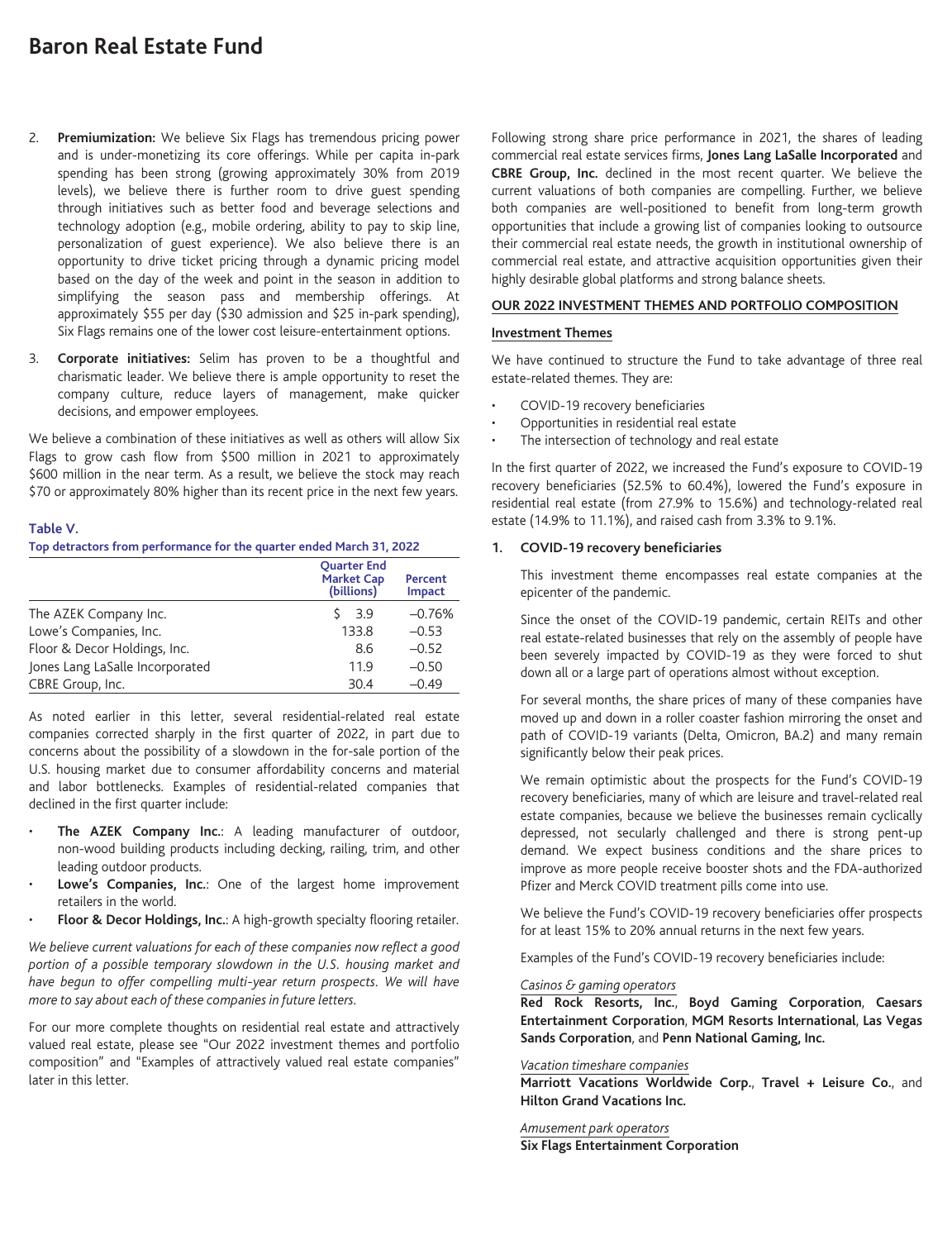#### *Real estate operating companies*

**Brookfield Asset Management Inc.**, **Blackstone Inc.**, and **Madison Square Garden Entertainment Corp.**

*Commercial real estate services companies* **CBRE Group, Inc.** and **Jones Lang LaSalle Incorporated**

*Land development companies* **The Howard Hughes Corporation**

### *Certain REITs (office, apartment, mall, shopping center, hotel, health care, and gaming REITs)*

**Equity Residential**, **Kite Realty Group Trust**, **Gaming and Leisure Properties**, **Inc.**, **Douglas Emmett, Inc.**, **Simon Property Group, Inc.**, and **Alexandria Real Estate Equities, Inc.**

On March 31, 2022, COVID-19 recovery beneficiary companies represented 60.4% of the Fund's net assets.

### **Table VI.**

**COVID-19 recovery beneficiaries as of March 31, 2022**

|                                                          | Percent of<br><b>Net Assets</b> |
|----------------------------------------------------------|---------------------------------|
| Casinos & Gaming Operators                               | 19.4%                           |
| Hotels, Timeshare Operators, and Other Leisure Companies | 12.6                            |
| Real Estate Operating Companies                          | 8.4                             |
| Certain REITs                                            | 7.6                             |
| Commercial Real Estate Services Companies                | 6.9                             |
| Amusement Park Companies                                 | 2.8                             |
| Land Development Companies                               | 2.2                             |
| <b>OTAs</b>                                              | 0.5                             |
| Total                                                    | 60.4%                           |

## **2. Opportunities in residential real estate**

Beginning in the first week of 2022, we began to lower the Fund's exposure to certain residential real estate companies because many shares had appreciated significantly the last few years and were vulnerable to the possibility of an eventual temporary slowdown in housing-related purchase activity due to a combination of consumer affordability concerns driven by the sharp rise in home prices and higher mortgage rates, and a dearth of new housing inventory.

The shares of several residential-related companies (homebuilders, home centers, and building product and service companies) declined 30% to 50% in the first quarter of 2022. Though we avoided some of the damage, in hindsight, we should have been even more aggressive trimming our positions in the first week of 2022.

Following the first quarter sharp decline in several residential-related real estate companies, we believe the valuations of many housingrelated companies now reflect a good portion of a possible temporary slowdown in the U.S. housing market and have begun to offer compelling multi-year return prospects. We may look for opportunities to increase the Fund's exposure to housing-related securities over the balance of 2022. Stay tuned.

For a few examples of attractively valued residential-related real estate companies, please see "Examples of attractively valued real estate companies" later in this letter.

Though we are cautious about the possibility of a slowdown in the U.S. housing market, investment opportunities in the housing market will likely remain a multi-year investment theme. The underpinning of our multi-year optimism is two-fold:

• There has been a **structural underinvestment in the construction of residential real estate relative to the demographic needs of our country** that should continue to reverse in the years ahead.

In the last three years, the U.S. has been building a similar number of homes annually as it did in 1959–approximately 1.5 million homes, which also equals the 60-year average. This annual construction figure is shockingly low considering that the U.S. population has grown by more than 150 million people since 1959–330 million people today versus 178 million people in 1959!

Ever since the housing crisis from 2007 to 2010, housing supply has not kept pace with housing demand, household formation, and population growth leading to a structural shortage of housing. According to the U.S. Census, 12.3 million American households were formed from January 2012 to June 2021, but just 7 million new single-family homes were built during that time. The result? The U.S. is short more than 5 million homes.

Long-term housing-related demand prospects are also encouraging, especially from the approximately 73 million millennials–ages 25 to 40–many of whom are now looking to buy or rent a home. Millennials are the largest generation in the workforce–many have jobs, their wages are increasing, and their multi-year delay of household formation is reversing. There are clear signs that millennials are debunking the view that the American Dream to own or rent a home is over.

**The large imbalance between pent-up housing demand and low construction levels bodes well, long term, for new singlefamily home purchases, though a spike in home prices and mortgage rates may temporarily deter would-be homebuyers. It also bodes well for home and apartment rentals.**

• There are **powerful cyclical AND secular tailwinds** that should aid the housing market in the years ahead.

## *Cyclical tailwinds*

In addition to cyclically depressed levels of construction activity and pent-up demand, low inventory levels, still relatively low mortgage rates by long-term average historical standards, high consumer savings, and strong job and wage growth should continue to benefit the U.S. housing market. The current situation is nothing like what occurred during the global Financial Crisis when our country's inventory of homes was significantly oversupplied relative to demand.

## *Secular tailwinds*

COVID-19 has also given rise to secular tailwinds that may aid the U.S. housing market for several years:

*Suburban may become the new urban*: More U.S. families have been moving out of urban areas to suburban towns. We expect demand for single-family homes, to purchase or rent, to remain strong.

*Work from home or anywhere*: If work-from-home arrangements become more permanent, people will have more flexibility to relocate away from urban centers. This should lead to an increase in new home sales and demand for single-family rentals.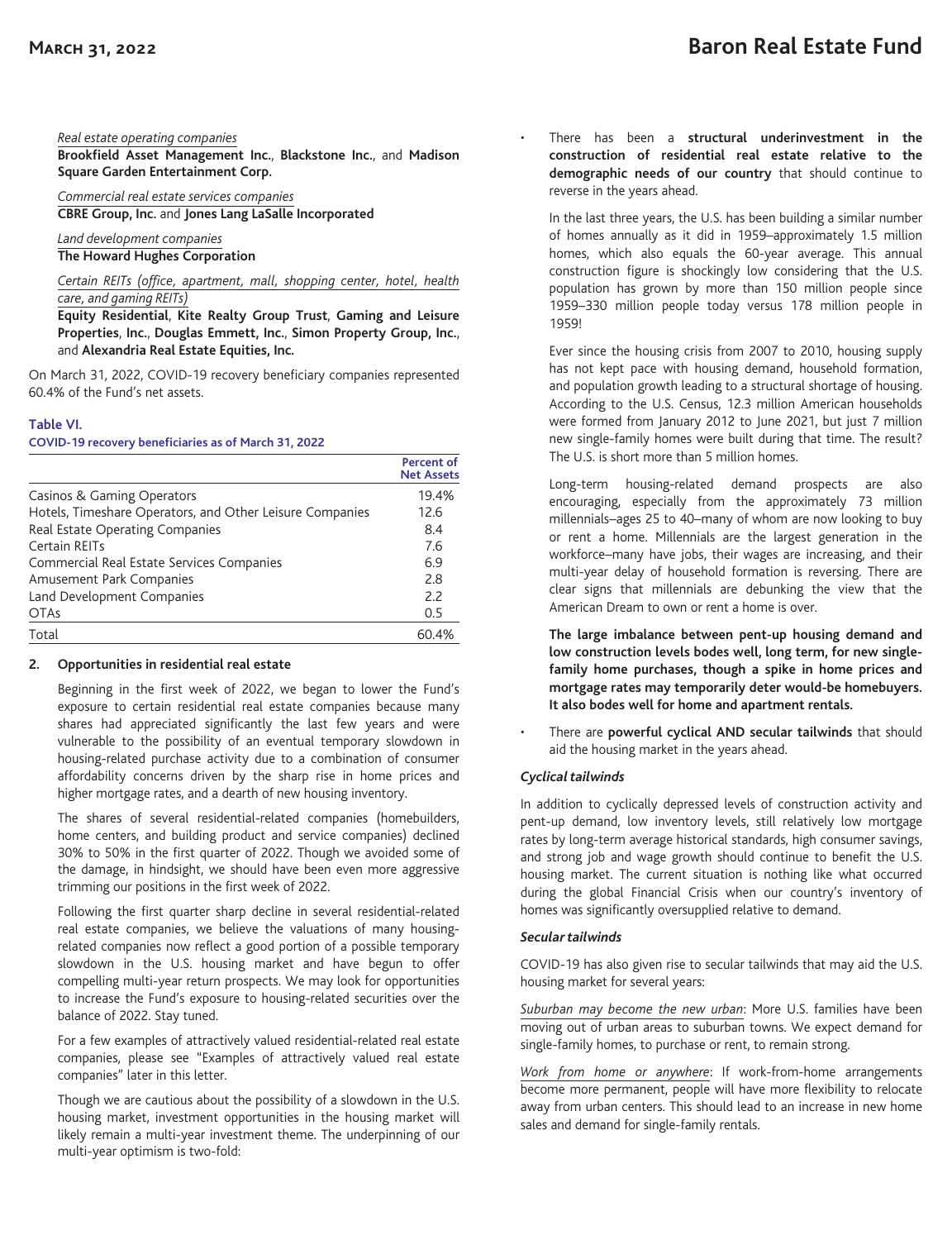*More time at home may lead to more investment in the home*: Homeowners are likely to spend more time at home than ever before as more employees work from home. This trend should contribute to homeowners spending more on home repair and remodeling activity (home office, outdoor decks and living spaces, pools, kitchens, and refreshing paint jobs). The Fund currently has investments in several companies that should benefit from this trend including **Lowe's Companies, Inc.**, **Home Depot, Inc.**, **Floor & Decor Holdings, Inc.**, **Fortune Brands Home & Security, Inc.**, **The AZEK Company Inc.**, **Hillman Solutions Corp.**, **SiteOne Landscape Supply, Inc.**, **Pool Corporation**, and **Trex Company, Inc.**

Our research around (and investment in) non-REIT residential-related real estate companies such as homebuilders, land developers, building products/services companies, and home centers is an important differentiator versus REIT funds.

As of March 31, 2022, residential-related real estate companies represented 15.6% of the Fund's net assets.

## **Table VII.**

**Residential-related real estate companies as of March 31, 2022**

|                                   | <b>Percent of</b><br><b>Net Assets</b> |
|-----------------------------------|----------------------------------------|
| <b>Building Products/Services</b> | 7.9%                                   |
| Home Centers                      | 2.5                                    |
| Homebuilders                      | 1.3                                    |
| <b>RFITs</b>                      |                                        |
| Single-Family Rental              | 2.5                                    |
| Manufactured Housing              | 1.4                                    |
| Total                             | 15.6%                                  |

#### **3. The intersection of technology and real estate**

Recently, the Fund has maintained modest exposure to technologycentric real estate-related companies such as data centers and wireless tower companies due to our view of elevated valuations and superior return prospects in other segments of real estate.

The shares of several data center, wireless tower, and other technology-related real estate companies have lagged, and valuations are becoming more attractive. We may look for opportunities to increase the Fund's exposure in the months ahead.

We remain long-term bullish on the prospects for companies that embrace the intersection of technology and real estate.

The growth in cloud computing, the internet, mobile data and cellphones, wireless infrastructure, and e-commerce are powerful secular developments that should continue unabated for years and are impacting real estate, along with many other industries.

If anything, the pandemic has accelerated these secular trends as more people conduct business, leisure, residential, and commercial activities online.

Real estate-related companies that embrace and adopt the latest technological advances and innovations remain an important focus for us. Key beneficiaries of the technology revolution include data center companies, wireless tower companies, last mile logistics warehouses (or industrial REITs), and real estate data analytic companies.

On March 31, 2022, technology-related real estate companies represented 11.1% of the Fund's net assets.

#### **Table VIII.**

#### **Technology-related real estate companies as of March 31, 2022**

|                                          | <b>Percent of</b><br><b>Net Assets</b> |
|------------------------------------------|----------------------------------------|
| Data Centers                             | 2.3%                                   |
| Real Estate Data Analytics Companies     | 1.6                                    |
| Residential-Related Technology Companies | 0.3                                    |
| <b>RFITS</b>                             |                                        |
| Wireless Tower REITs                     | 3.4                                    |
| Industrial REITs                         | 2.5                                    |
| Data Center REITs                        | 1.0                                    |
| Total                                    | 11.1%                                  |

#### **Portfolio Composition**

In addition to prioritizing the three investment themes cited above, we have continued to implement a **barbell approach to the Fund's portfolio construction** that includes a mix between best-in-class real estate growth companies and real estate value opportunities.

We believe our barbell approach remains prudent because COVID-19 and the recent spike in interest rates and inflation have led to a wide disparity in share price performance and valuation for many real estate companies.

The Fund's long-term investment bias remains the prioritization of competitively advantaged best-in-class real estate companies with long runways for growth. Examples currently held in the Fund include:

**American Tower Corp.**, **CBRE Group, Inc.**, **CoStar Group, Inc.**, **Equinix, Inc.**, **Lowe's Companies, Inc.**, **Prologis, Inc.**, **Public Storage Incorporated**, and **Alexandria Real Estate Equities, Inc.**

The Fund is also comprised of several real estate companies that are attractively valued and on sale. Examples include:

**Brookfield Asset Management Inc.**, **Jones Lang LaSalle Incorporated**, **MGM Resorts International**, **Boyd Gaming Corporation**, **Marriott Vacations Worldwide Corp.**, **Caesars Entertainment Corporation**, **Six Flags Entertainment Corporation**, **Las Vegas Sands Corporation**, and **Madison Square Garden Entertainment Corp.**

We currently have investments in REITs, plus seven additional real estaterelated categories (not including Unclassified securities). Our percentage allocations to these categories vary, and they are based on our research and assessment of opportunities in each category (See Table IX. below).

#### **Table IX.**

#### **Fund investments in real estate-related categories as of March 31, 2022**

|                                   | <b>Percent of</b><br><b>Net Assets</b> |
|-----------------------------------|----------------------------------------|
| <b>REITS</b>                      | 20.6%                                  |
| Casinos & Gaming Operators        | 19.4                                   |
| Hotels & Leisure                  | 15.5                                   |
| <b>Building Products/Services</b> | 10.4                                   |
| Real Estate Service Companies     | 9.2                                    |
| Real Estate Operating Companies   | 8.4                                    |
| Homebuilders & Land Developers    | 3.6                                    |
| Data Centers <sup>1</sup>         | 2.3                                    |
| Unclassified                      | 1.5                                    |
| Cash and Cash Equivalents         | 9.1                                    |
| Total                             | 100.0%                                 |

<sup>1</sup> Total would be 3.3% if included data center REIT Equinix, Inc.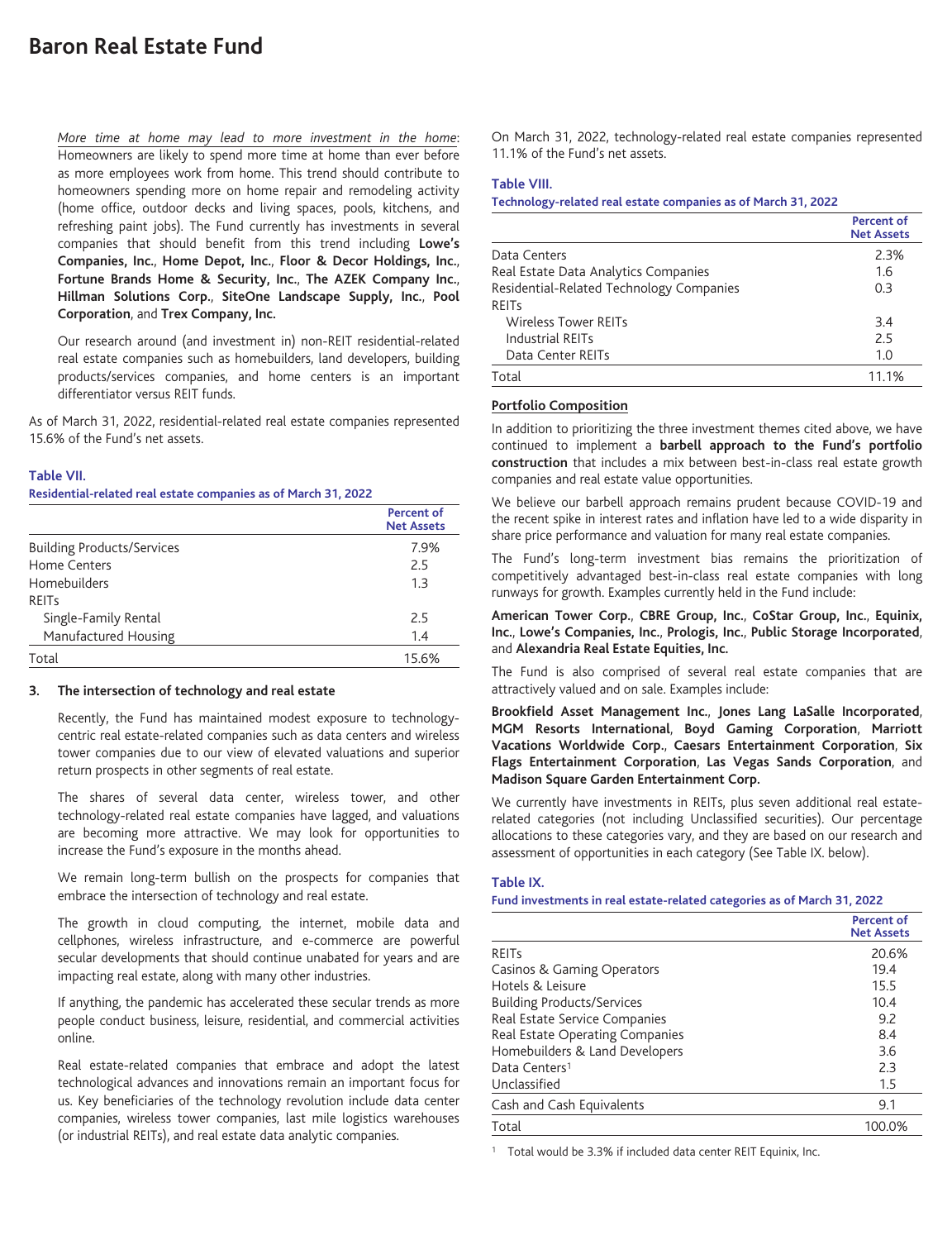## **EXAMPLES OF ATTRACTIVELY VALUED REAL ESTATE COMPANIES**

**We believe that many real estate companies are attractively valued relative to their historical levels and are on sale relative to private real estate alternatives.**

## **Notable declines in several real estate companies in the first quarter of 2022**

A portion of the value in public real estate surfaced in the first quarter of 2022. In the first three months of the year, an abundance of mostly macro developments–a spike in interest rates and mortgage rates, increases in food, oil, gas, and housing prices–contributed to sharp declines in the share prices of several real estate companies, in some cases by as much as 30% to 50%. A sampling includes:

- Homebuilder companies declined 30% to 40% *Examples*: **Lennar Corporation**, **D.R. Horton, Inc.**, and **Toll Brothers, Inc.**
- Residential building product and services companies declined 30% to 55%

*Examples*: **Floor & Decor Holdings, Inc.**, **Trex Company, Inc.**, **SiteOne Landscape Supply, Inc.**, and **The AZEK Company Inc.**

- Home centers declined 20% to 30% *Examples*: **Home Depot, Inc.** and **Lowe's Companies, Inc.**
- Certain travel-related companies declined 10% to 20% *Examples*: **Vail Resorts, Inc.** and **Caesars Entertainment Corporation**
- Commercial real estate services companies corrected 11% to 16% *Examples*: **CBRE Group, Inc.** and **Jones Lang LaSalle Incorporated**
- Wireless tower and data center companies corrected 10% to 15% *Examples:* **Equinix, Inc.** and **American Tower Corp.**

At this stage, we believe several public real estate companies offer **compelling long-term return prospects that, in some cases, may include a trifecta combination of growth, dividends, and an improvement in valuation.**

## **Examples of public real estate companies that are attractively valued**

## **Brookfield Asset Management Inc.**

- A leading alternative asset manager that is one of the largest owners and operators of real estate and infrastructure assets in the world.
- At the company's September 2021 investor day, the management team laid out a multi-year growth plan with expectations for its shares to increase from its recent price of \$54 to more than \$150 over the next five years. Management has a track record of under-promising and over-delivering.

## **Jones Lang LaSalle Incorporated**

• One of the leading commercial real estate services firms in the world currently valued at only 12 times 2022 estimated earnings versus a long-term average of approximately 15 times earnings.

## **Boyd Gaming Corporation**

- One of the largest and most successful casino entertainment companies in the U.S. The company owns and operates 28 casino gaming properties in 10 states with a large presence in Las Vegas.
- Business conditions remain strong, yet the shares are valued at only 7.5 times 2022 estimated cash flow and a double-digit free cash flow yield versus a long-term average of more than 9 times cash flow.

## **Travel + Leisure Co.**

A leading timeshare and hospitality company that is valued at only 12.5 times 2022 estimated earnings despite management's expectations to grow earnings per share by approximately 20% per year for the next 4 years.

## **MGM Resorts International**

- Leading global casino and entertainment company.
- At its recent price of \$40 per share, we believe the company is valued at a significant discount to our reasonable \$60 per share estimate of the sum-of-the-parts value of its business.

## **The Howard Hughes Corporation**

- One of the largest and leading residential and commercial real estate land developers in the country.
- At its recent price of only \$100 per share, the company is valued at a steep discount to management's conservative estimate of the liquidation value of its portfolio of \$170 per share.

## **Toll Brothers, Inc.**

The leading luxury homebuilder in the U.S. that corrected more than 30% in the first quarter of 2022 and is currently valued at only 1.1 times tangible book value versus a long-term average of approximately 1.4 times book value and a peak multiple of approximately 2.0 times book value.

## **Vail Resorts, Inc.**

Leading real estate portfolio of ski resorts currently valued at only 13 times cash flow versus a long-term average multiple of approximately 15 times cash flow.

## **The AZEK Company Inc.**

Residential-related outdoor living products manufacturer that has declined approximately 50% in the first quarter of 2022 and is valued at only 12.5 times 2022 estimated cash flow versus a long-term average of more than 20 times cash flow.

## **Other**

We believe there are several other REIT and non-REIT real estate-related companies that are attractively valued and, in some cases, highly discounted. A few additional examples include:

- Certain hotel REITs are currently valued at 30% to 50% discounts to estimated replacement cost.
- Office landlords, despite expectations for occupancy and rental pressures, are, in our opinion, cheap at 40% to 50% discounts to replacement cost.
- Certain shopping centers are currently valued at steep discounts to intrinsic value.

## **Examples of public real estate categories and companies that are on sale relative to private real estate alternatives**

We closely monitor the valuations paid for private real estate.

Currently, much of public real estate is on sale relative to the private real estate market. In other words, it's cheaper to buy on *"Wall Street than on Main Street."*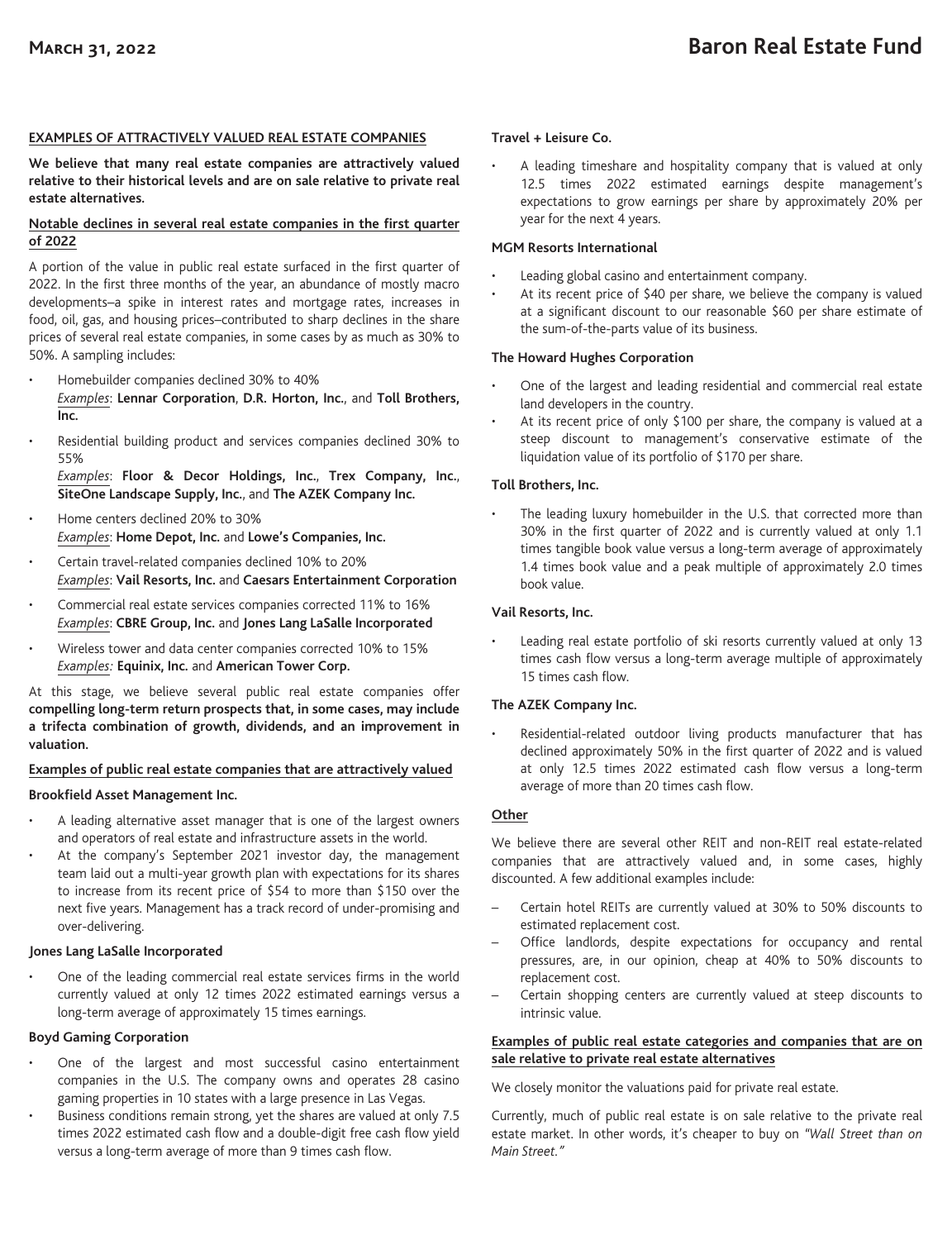The current favorable arbitrage between public and private real estate valuations may bode well for the return prospects for public real estate companies and investors. We anticipate that one of two scenarios is likely to unfold:

- 1. The share prices of discounted public real estate companies will increase organically to a more appropriate valuation; or,
- 2. Private equity, with its more than \$300 billion of capital that has been raised and targeted for real estate purchases, will acquire the discounted public real estate companies at premium valuations to current prices.

Below is a sampling of the capitalization rates paid in private real estate transactions for several real estate categories. Note: Capitalization rate ("cap rate") is a real estate valuation measure used to compare different real estate investments. The cap rate is generally calculated as the ratio between the annual rental income produced by a real estate asset to its current market value. The lower the cap rate, the more expensive the headline valuation and vice versa.

The data below highlights the clear premium ascribed to private real estate and the valuation disconnect between public real estate and private real estate.

- **Multi-Family REITs:** Private market transactions in the mid-high 3% capitalization rate range versus current public market valuations for best-in-class apartment REITs in the low 4% capitalization rate range.
- **Single-Family Rental REITs:** Private market transactions in the mid-3% capitalization rate range vs. current public market valuations for best-in-class single-family rental REITs in the mid-4% capitalization rate range. Analysts estimate that in 2021 Blackstone purchased Home Partners of America for \$6 billion or an estimated 3.5% capitalization rate while the Fund's investment in Invitation Homes is currently valued at only a 4.5% capitalization rate.
- **Office REITs:** Private market transactions have occurred at or below a 5% capitalization rate for high-quality properties in several markets versus current public market valuations for "best-in-class" office REITs in the mid-5% to mid-7% capitalization rate range. Certain office REITs are valued in the public market on a per square foot basis at approximately 40% to 60% of estimated replacement cost.
- **Shopping Centers:** Private market transactions below 5% capitalization rates, versus current public market valuations in the mid-5% to mid-7% capitalization rate range.
- **Self-Storage REITs:** Private market transactions in the mid-3% capitalization rate range, versus current public market valuations for REITs in the low-4% range (notwithstanding having higher-quality portfolios and more significant embedded growth).
- **Life Sciences Real Estate:** Analysts estimate that Blackstone and Ventas purchased life science office buildings at \$1,300-\$1,500 per square foot in the private market, yet the Fund owns the public REIT with the premier life science real estate portfolio in the country, Alexandria Real Estate, which is currently valued at only \$900 per square foot.
- **Data Center REITs:** Data center REITs QTS and CoreSite were acquired last year at 25 to 27 times EBITDA, yet the Fund owns the premier data center company in the world, Equinix, and it is currently valued at only 23 times EBITDA.
- **Las Vegas-centric Casinos:** Private equity firms continue to acquire casino gaming real estate assets in Las Vegas and are paying 16 to 20 times cash flow, yet the Fund's holdings in Red Rock Resorts and MGM Resorts (both with significant Las Vegas exposure) are currently valued at only 7.5 to 10 times cash flow.
- **Hotels:** Many individual and bulk hotel transactions have traded in the private market in the 13 to 17 times cash flow range, representing large premiums to several public hotel companies. Also, several hotels have been acquired in the private market at \$600,000 - \$1 million per key versus publicly traded hotel REITs valued on average at \$350,000 per key.
- **Regional Gaming Companies:** Bally's recently received a privatization offer for 9 times EBITDA (30% premium to market price) versus Boyd Gaming's current valuation of only 7.5 times EBITDA. In our opinion, Boyd maintains a far superior real estate portfolio, and if valued at 9 times cash flow, it's shares would appreciate by approximately 40% to 50%.
- **Timeshare Operators:** Private market transactions in the 12.5 times to 15 times cash flow range (10 times for lower quality) versus highquality public companies currently valued at 9 to 10 times cash flow.

## **CONCLUDING THOUGHTS ON THE PROSPECTS FOR REAL ESTATE AND THE FUND**

In our year-end 2021 shareholder letter, we said that we anticipate that 2022 may be arduous to navigate in part due to the prospects of a more hawkish Federal Reserve, higher interest rates, and the possibility of moderating growth and valuation multiple compression in some segments of commercial and residential real estate. If the aforementioned materialized, we would anticipate lower returns relative to the elevated returns of the last three calendar years when the Fund, on average, gained approximately 37%, per year.

Regarding the prospects for the stock market and real estate, we also posited that there were cases to be made for the glass being half full or the glass being half empty.

The first quarter of 2022 was certainly challenging to navigate, and the market generally took a glass half empty view.

We recognize that in the months ahead there will likely be ongoing elevated volatility and choppy periods in the market. Yet, we remain incrementally positive, in part because of the recent sharp correction in share prices in several real estate companies and *believe there are valid reasons for optimism for the stock market, public real estate, and the Baron Real Estate Fund*.

## **Stock Market Outlook**

We believe the end of the global pandemic may be reached as broad population immunity is achieved and with the help of new therapeutics. This may produce a global cyclical recovery, an improvement in employment, a release of consumer pent-up demand for travel and other activities, and increased corporate investments (capital expenditures, mergers and acquisitions, and share buybacks). We also believe an eventual easing of supply chain bottlenecks and labor tightness and moderating economic growth will contribute to a reduction from elevated inflation. Negative real interest rates and several reasonably valued stocks continue to bode well for equities relative to bonds. For these reasons, **we remain positive on the outlook for the stock market.**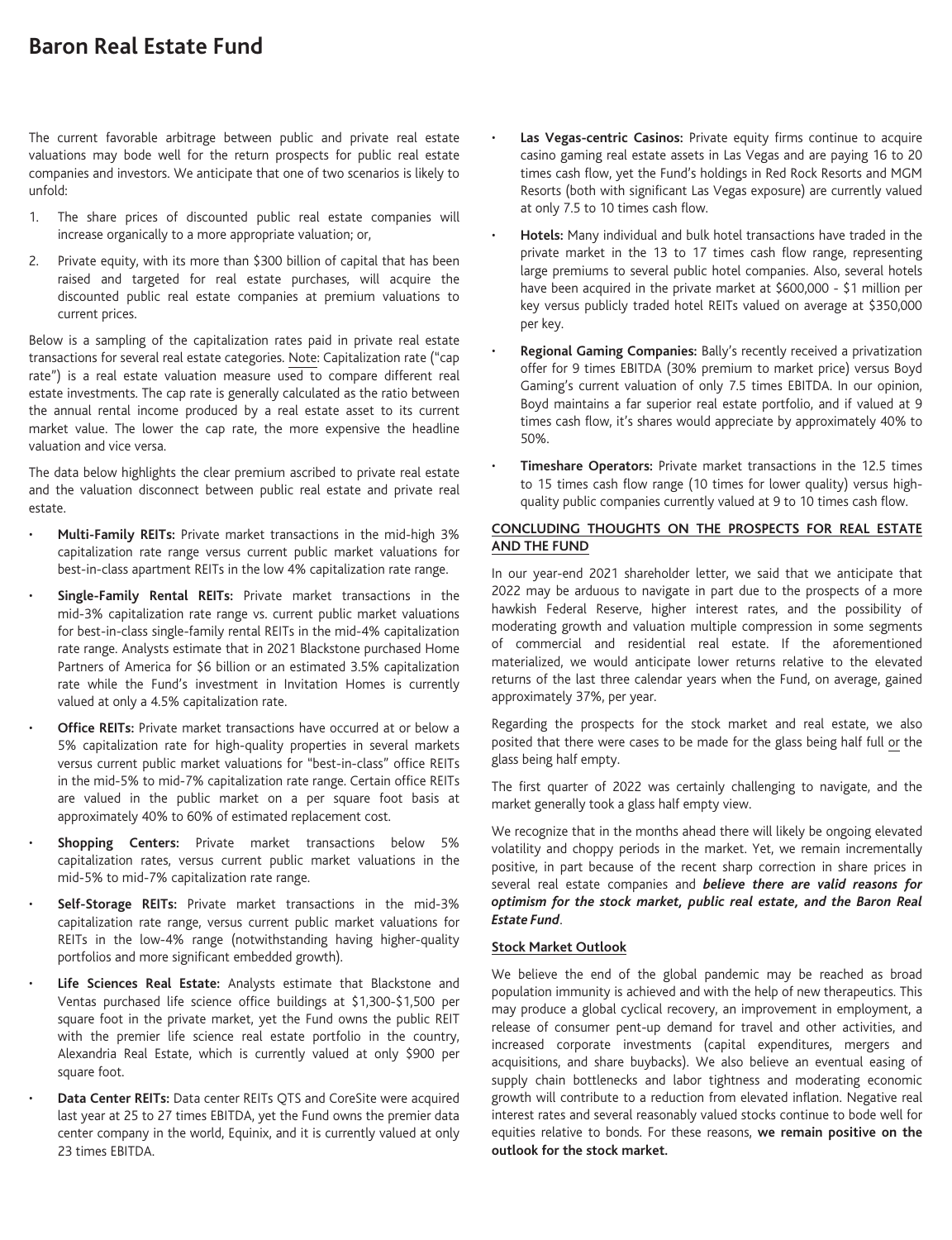## **Real Estate Market Outlook**

We continue to believe the conditions are in place for much of real estate to perform well in the year ahead. As detailed earlier in this letter, real estate business prospects remain favorable for most segments of commercial and residential real estate. Inventory and new construction activity remain modest relative to demand. Balance sheets are in solid shape. Several segments of real estate offer inflation protection characteristics and serve as a partial inflation hedge. Many real estate stocks remain attractively valued relative to equities, bonds, and the private real estate market. There is a staggering amount of private equity capital that continues to target real estate and may drive public real estate asset values higher. For these reasons, **we remain positive on the outlook for real estate.**

### **Baron Real Estate Fund Outlook**

We believe the benefits of the Fund's broader approach and flexibility will shine bright in the years ahead in part due to the new and evolving real estate landscape. Some companies will experience an acceleration in tailwinds and others are likely to face ongoing headwinds. We believe we have constructed a portfolio that is populated with competitively advantaged real estate companies. We have structured the Fund to capitalize on compelling investment themes. Valuations and return prospects are attractive. For these reasons, **we remain positive on the outlook for the Baron Real Estate Fund.**

## **Final Thoughts**

I would like to acknowledge the ongoing immense contribution of our top-notch real estate team–David Baron, David Kirshenbaum, and George Taras–for their dedication and excellent work. Thank you.

And I thank you, our loyal shareholders, and express my utmost gratitude for your past and continuing support of Baron Real Estate Fund. I, and our team, remain driven and committed to doing our best to deliver outstanding longterm results, and I proudly continue as a major shareholder, alongside you.

Sincerely,

my Holitato

Jeffrey Kolitch Portfolio Manager

#### **Table X.**

**Top 10 holdings as of March 31, 2022**

|                                    | <b>Ouarter End</b><br><b>Market Cap</b><br>(billions) | <b>Ouarter End</b><br><b>Investment</b><br>Value<br>(millions) | Percent of<br><b>Net Assets</b> |
|------------------------------------|-------------------------------------------------------|----------------------------------------------------------------|---------------------------------|
| Boyd Gaming Corporation            | Ŝ<br>7.2                                              | \$101.0                                                        | 5.4%                            |
| Brookfield Asset Management Inc.   | 88.6                                                  | 95.8                                                           | 5.1                             |
| Jones Lang LaSalle Incorporated    | 11.9                                                  | 71.7                                                           | 3.9                             |
| MGM Resorts International          | 18.3                                                  | 69.9                                                           | 3.8                             |
| Marriott Vacations Worldwide Corp. | 6.6                                                   | 67.5                                                           | 3.6                             |
| American Tower Corp.               | 114.5                                                 | 64.1                                                           | 3.4                             |
| Equity Residential                 | 33.8                                                  | 57.3                                                           | 3.1                             |
| CBRE Group, Inc.                   | 30.4                                                  | 56.3                                                           | 3.0                             |
| Travel + Leisure Co.               | 5.0                                                   | 55.6                                                           | 3.0                             |
| Red Rock Resorts, Inc.             | 5.2                                                   | 53.5                                                           | 2.9                             |